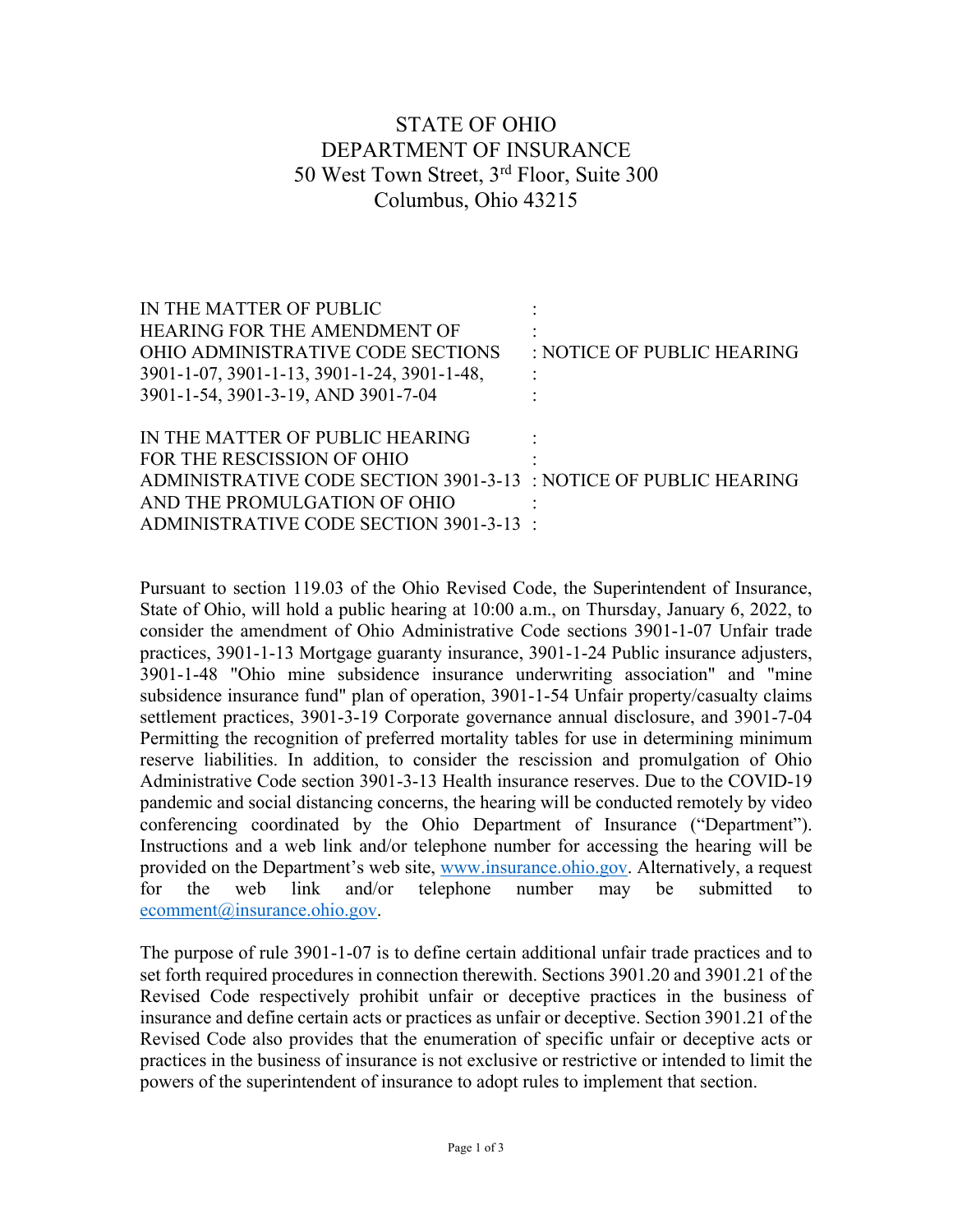Rule 3901-1-07 is being reviewed as part of the agency five-year rule review. Recommended amendments include amendments to formatting and correct spelling errors.

The purpose of rule 3901-1-13 is to implement division  $(A)(24)$  of section 3929.01 of the Revised Code, as it pertains to the writing and servicing of mortgage guaranty insurance as defined in  $(C)(1)$  of the rule.

Rule 3901-1-13 is being reviewed as part of the agency five-year rule review. The recommended amendments are technical - updates references to federal programs and offices.

The purpose of rule 3901-1-24 is to regulate the conduct of public insurance adjusters; the rule also provides authority for the removal of licensure due to violation.

Rule 3901-1-24 is being reviewed as part of the agency five-year rule review. Recommended amendments remove gender specific language.

The purpose of rule 3901-1-48 is to implement requirements established in ORC to establish the "Ohio Mine Subsidence Underwriting Association," provide for the transfer of risk from member insurers to the association, and create the "Mine Subsidence Insurance Fund."

Rule 3901-1-48 is being reviewed as part of the agency five-year rule review. Recommended amendments remove the superintendent from the board of governors, this reflects changes to the Ohio Revised Code in 2017, and grammatical amendments.

The purpose of rule 3901-1-54 is to set forth uniform minimum standards for the investigation and disposition of property and casualty claims arising under insurance contracts or certificates issued to residents of Ohio. It is not intended to cover claims involving workers' compensation, or fidelity, suretyship, and boiler and machinery insurance. The provisions of this rule are intended to define procedures and practices which constitute unfair claims practices.

Rule 3901-1-54 is being reviewed as part of the agency five-year rule review. The recommended amendment will correct a citation in (C)(9) of the rule.

The purpose of rule 3901-3-13 is to establish the minimum reserve standards for all individual and group health insurance coverages, including single premium credit disability insurance, as required by division (Q) of section 3903.723 of the Revised Code.

Rule 3901-3-13 is being reviewed as part of the agency five-year rule review. Recommended amendments to this rule will incorporate the latest version of the NAIC model. Updates to the model do not implement new requirements, but rather provide the updated standards for recent plan years, and those moving forward. Due to the amount of proposed amendments, the rule will be filed as rescind and ultimately filed as a new rule.